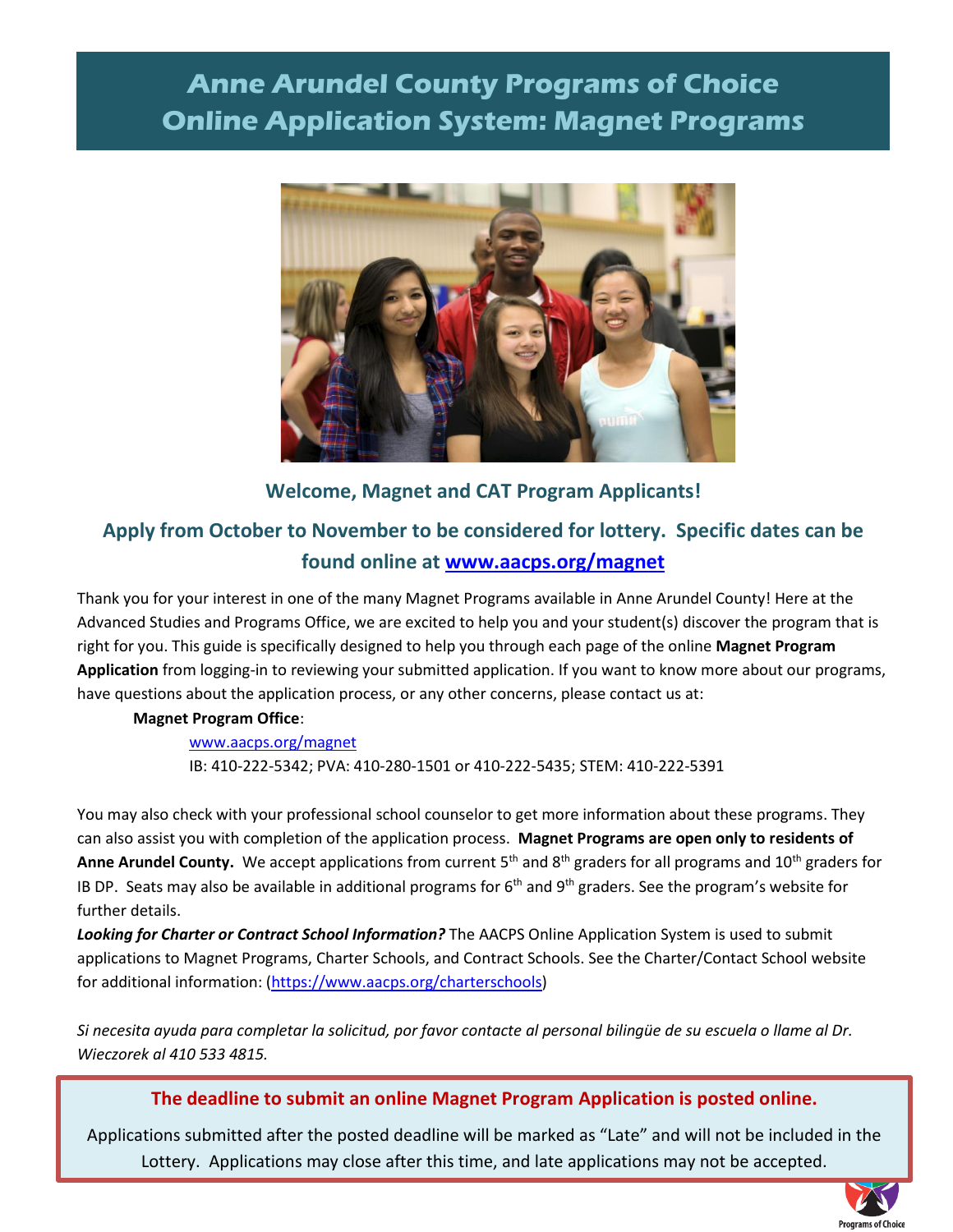## Using this Guide

This guide is organized into sections based on each step of the application process.

| $\bullet$ |                                                                                     |  |
|-----------|-------------------------------------------------------------------------------------|--|
|           | What you need to begin your application.                                            |  |
| $\bullet$ |                                                                                     |  |
| $\bullet$ |                                                                                     |  |
| $\bullet$ |                                                                                     |  |
| $\bullet$ |                                                                                     |  |
| $\bullet$ |                                                                                     |  |
|           | Select the specific Magnet Program and school to which you want to apply.           |  |
| $\bullet$ |                                                                                     |  |
|           | Review the terms and conditions for your program.                                   |  |
| $\bullet$ |                                                                                     |  |
|           | Print your application, attach additional Materials, and start another application. |  |
| $\bullet$ |                                                                                     |  |
|           | Signing-up for an Audition, evaluating your application, and the lottery.           |  |
| $\bullet$ |                                                                                     |  |
|           | Where to go for more information about the Magnet Application or Magnet Programs.   |  |

## Before you Begin

Having the following information ready before you begin the application will help you thoroughly complete the application on time.

#### *All Magnet Applicants*

- **A valid, and current, email address**—To be sure all of the information we receive from you is accurate and up to date, we ask that you communicate through email from your home, school, or community computer. It is extremely important that the email account(s) that you enter is checked regularly since this will be the main form of communication from the Magnet Office for important information about your eligibility.
	- $\circ$  If you do not have an email account already, you can use one of the links provided on the front page of the application to create a free account. Please verify that your account is active before entering it into the application.
	- o Don't forget to check your "Junk Mail" folders to see if any emails from AACPS may have ended up there.
	- $\circ$  If there is a change to your Primary Email account, contact the program to which you applied and ask to update your application as soon as possible.
- **UserName and Password**—Every student who is currently attending an Anne Arundel County Public School has a Student Identification Number (Student ID) as well as a password. You will need to use both of these numbers to apply to a magnet program. Students who do not currently attend a public school in the county will create a UserName and Password (see "Signing-In" on page 3).

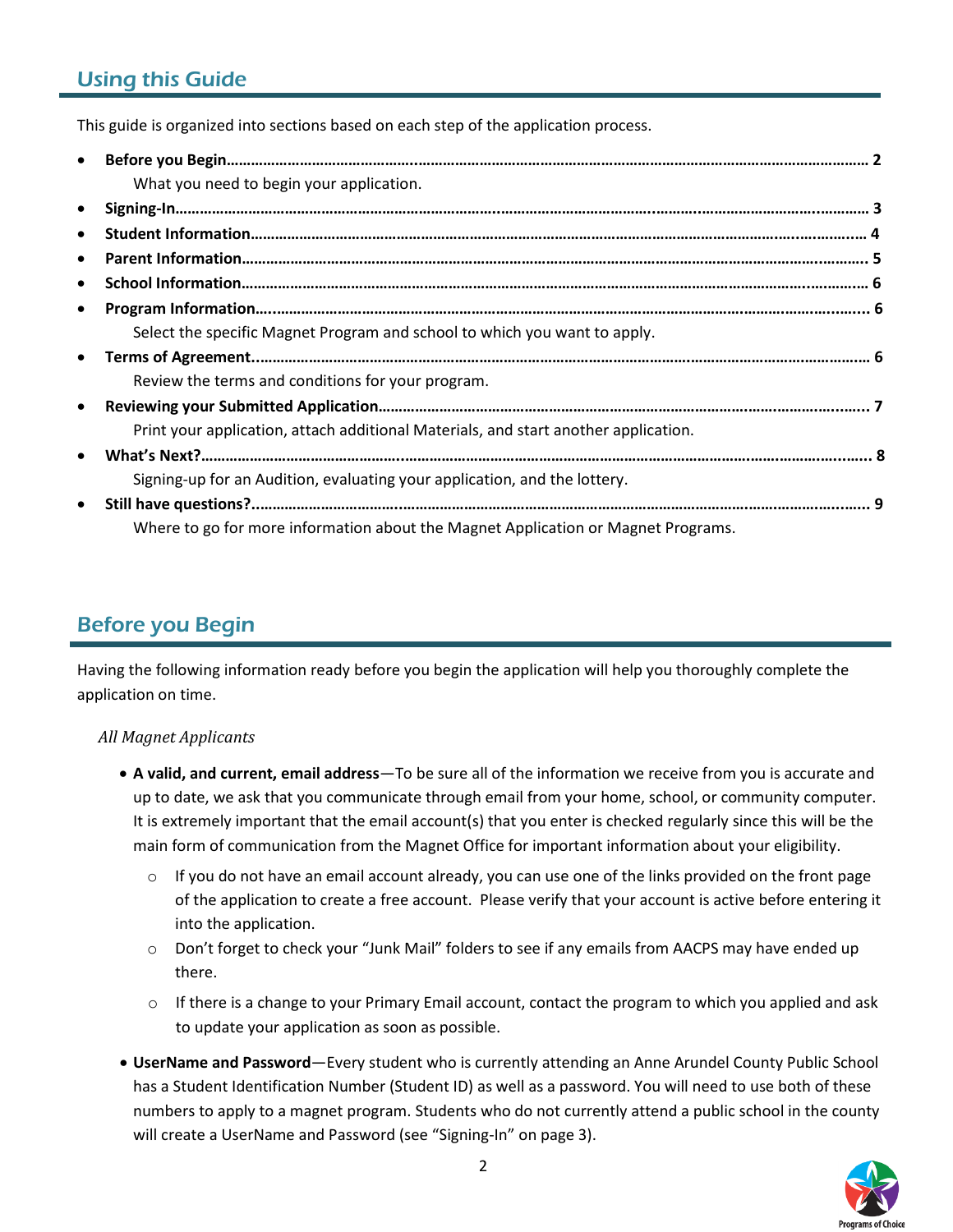#### *Non-AACPS Students Only*

If you are not currently enrolled in an Anne Arundel County Public School, you will need to electronically attach additional materials to your application. Your application will be marked "Incomplete" and cannot be evaluated if you are missing these additional items. Materials submitted after the deadline will be marked as late. Late applications will not be eligible for the lottery.

- *Transcripts*—Middle School Program applicants must include a current transcript with 4th grade final grades and  $5<sup>th</sup>$  grade first marking period grades when they become available. High School Program applicants must include a current transcript with  $7<sup>th</sup>$  grade final grades and  $8<sup>th</sup>$  grade first marking period grades when they become available.
- *Test Scores*—Please see the Magnet Brochure posted on the Magnet website [\(www.aacps.org/magnet\)](http://www.aacps.org/magnet).
- *Proof of Residency*—All Non-AACPS students must also prove that they currently live in Anne Arundel County or will live here by the start of the school year. This Proof of Residency can be in the form of a utilities bill, leasing/rent agreement, house contract, or military orders.

Students under Home Instruction should provide information submitted to Anne Arundel County Public Schools as proof of completed coursework. Although home instruction students may not have standardized test scores, they should have the courswork that all AACPS students need to be eligible for the program.

## Signing-In

To start an application, enter your student UserName and Password.

#### *If your student currently attends a public school in Anne Arundel County (AACPS students)*

#### UserName

Your UserName is the 6-digit Student ID that every student in the Anne Arundel County Public Schools System is given. This is the same number that students use to log on to a computer at school. It may also be called a PermNum, Lunch Number, or Cafeteria/Food System ID. This ID is printed on report cards and grade reports. If you do not know your Student ID, please contact the professional counseling office at your school.

#### Password

Your password is the same password used to log on to a computer at school. If you do not know your password, or if you password does not seem to be working, contact your school's computer technician. The Magnet Office has no ability to reset passwords.

Current AACPS students cannot "Create A New Account."

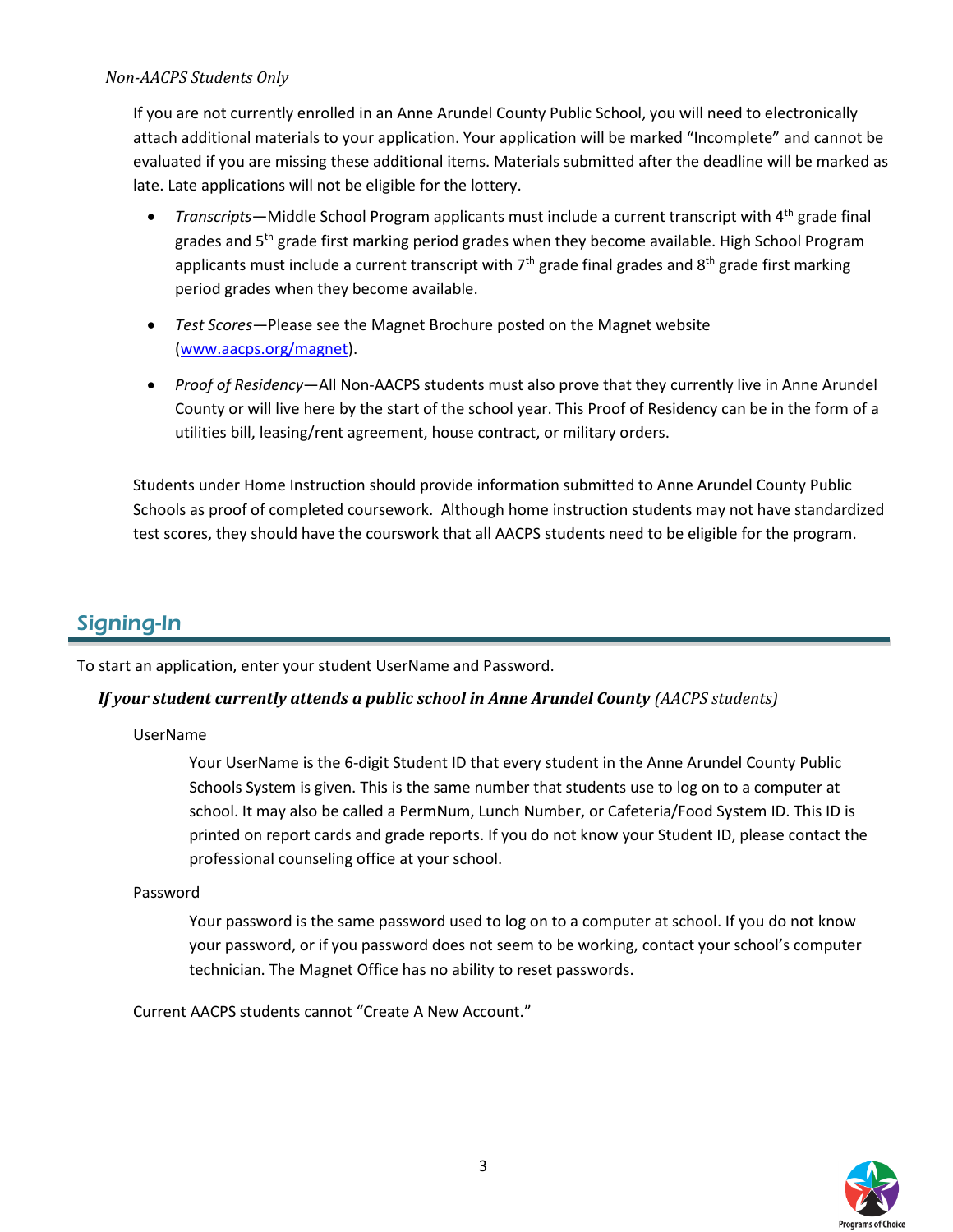#### *If your student does not currently attend a public school in Anne Arundel County (Non-AACPS Students)*

Applicants who currently attend private school, are under parent instruction or home instruction, or will be moving to Anne Arundel County before the start of next school year, will need to create a UserName and Password. To do this, click on the "Create New Account" link. Here, you will be able to choose a username and password.

Parent/Guardians, teachers, and other adults submitting an application for a student should create an account using the **student's** name and birthday.

After you create an account, make a note of your username and password because you will need them to log back in to the Magnet Application system to review your application(s). The Magnet Office does not keep passwords. Once you enter your log-in information, select the type of application you would like to submit from the list provided. If you are only eligible to apply to one program (based on your current grade level or home school) you will be taken directly to the Student Information Page for that program's application.

If you exit your application, either by mistake or on purpose, you will be able to re-enter your log-in information and return to your In-Progress application. However, you will be logged out automatically after 20 minutes of inactivity. Students who wish to apply to multiple programs will be able to submit additional applications after the first is completed.

### Student Information

After you log in, you will be taken to the first page of the application: *Student Information*. Some or most of this information will already be entered based on either your AACPS UserName or the information you provided when creating an account. Information marked with a red star (**\***) is required and must be completed before moving onto the next page. You will not be able to move onto the next page until all required information is complete.

#### *AACPS Students*

If you currently attend a public school in Anne Arundel County, most of your student information will already be displayed on this page. After you entered your AACPS UserName and Password, this information was automatically generated from the information available in the AACPS student data system. The only information you will be able to enter on this page is your Cell Phone Number (if available), your Primary Email Address, a Student/Other Email Address (if available), and the language spoken at home.

If any of the information already provided on this page is missing or incorrect, you must contact the professional counseling office at your school right away to update this information. Whoever changes the information at the individual school can assist you. It may be the Principal's secretary or other designee. The Magnet Office has no ability to change school-based information. Once your school makes the correction, it will take 24 hours for those changes to appear in the application system.

#### *Non-AACPS Students*

If you are a non-AACPS student, your name, birth date, grade and Primary Email Address will be displayed on this page. This data is pulled from the information you entered when creating a new account. You will also see

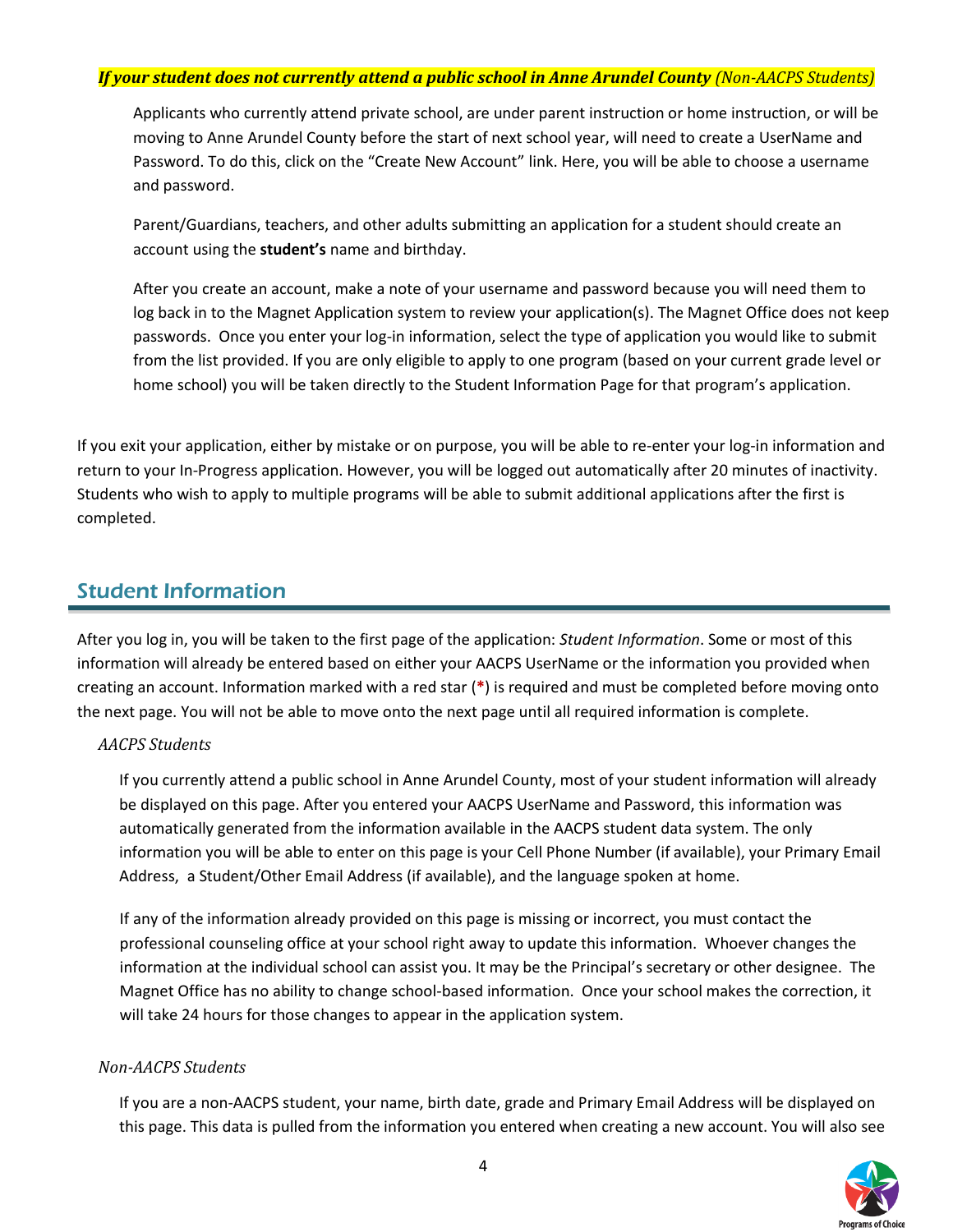a seven-digit "PermNum" beginning with a "T." This is a student ID automatically created by the application system. Make a note of this number because you may need it later in the application process.

Complete this page by entering the student's Home Address, Home/Primary Phone, Cell phone (if applicable), Student/Other Email (if applicable), the student's ethnicity, whether or not the student is part of an activemilitary family, and the primary language spoken at home.

Please make sure that all information is complete and correct before continuing with the application.

When all of the information on this page is complete, click the button labeled "Next" on the bottom right-hand corner of the page. You may have to scroll down and over to view this button.

## Parent Information

The second page of the application is the *Parent/Guardian Information* page. Again, information marked with a red star (**\***) is required and must be completed before moving onto the next page. You will not be able to move onto the next page until all required information is complete.

#### *AACPS Students*

As with the Student Information page, if you currently attend a public school in Anne Arundel County, most of your student data will already be displayed on this page. You **will** be able to enter whether or not "Contact One" is the Primary Contact and the Primary Language Spoken at home.

If any of the information already provided on this page is missing or incorrect you must contact the professional counseling office at your school to update this information. Once your school makes the correction, it will take 24 hours for those changes to appear in the application system.

#### *Non-AACPS Students*

If you do not currently attend a public school in the county, your address will be displayed. This data is pulled from the information you entered on the Student Information page of the application.

Complete this page by entering the required contact information for Parent/Guardian One and (if applicable) the contact information for Parent/Guardian Two. Please also select which guardian is the Primary Contact, which guardian the student lives with, and the primary language spoken at home.

Please make sure that all information is complete and correct before continuing with the application.

When all of the information on this page is complete, click the button labeled "Next" on the bottom right-hand corner of the page. You may have to scroll down and over to view this button.

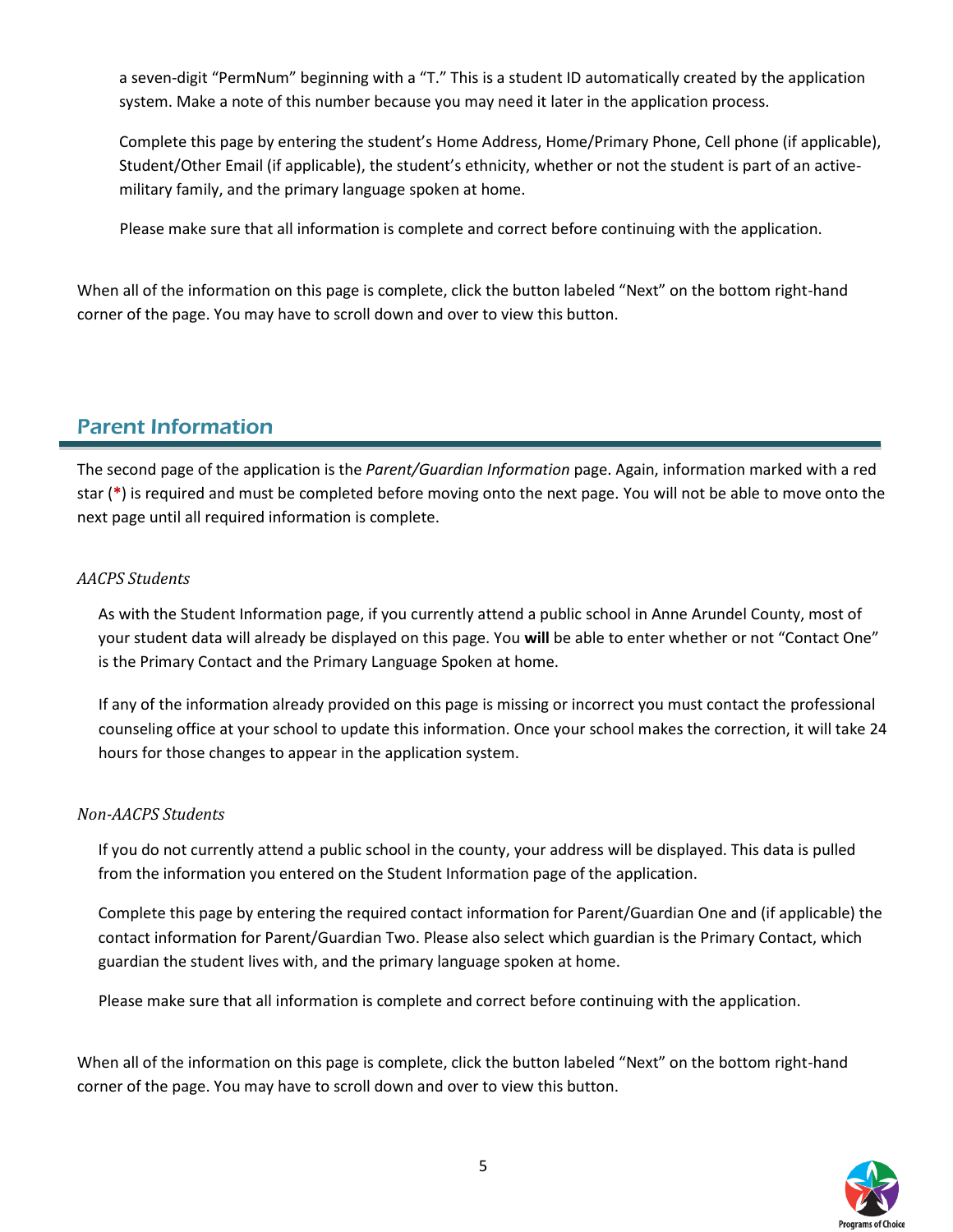## School Information

This page gathers information about the school you are currently attending.

In some cases, your *Current School* may be different from your *Home School*. Your *Current School* is the school that you attend each day during this school year. This may or may not be the same as your *Home School*, which is the school your student is automatically assigned to go based on your residence. If you have to choose your Home School, click on the name of the Home School listed and look at the drop-down list to choose the school you would be attending if you walked or took the bus to school with other students in your neighborhood.

If the Home School listed on this page is incorrect, but you cannot change it (the name of the school will look like it is grayed out), contact your professional school counselor right away to update this information.

Fill-in the name of your Professional School Counselor. If you do not have a counselor or if you do not know the name of your counselor, please provide the name of your current teacher. The Magnet Office may use this information as a point of contact in the school if we need additional academic information.

**Current Monarch Academy—Glen Burnie** students may automatically have their "Home School" set to Monarch Academy. Make sure to choose your correct Home School before moving on to the next page.

## Program Information

Now you can choose which Magnet Program you wish to apply to for the upcoming school year!

You can only apply for one Magnet Program at a time. After completing this application, you will be able to return and submit additional magnet program applications if you wish to do so. This page will only allow you to choose from the Magnet Program(s) available for your grade level and your geographic region.

If you are a current 6<sup>th</sup> or 10<sup>th</sup> grade applicant applying to begin a magnet program as a 7<sup>th</sup> or 11<sup>th</sup> grader, please be aware that we will not know how many, if any, seats are available for your grade level in your desired program until you have completed the application process. You will be notified if there is a seat available for your grade level in the spring.

## Application Terms of Agreement

Before submitting your application you must first agree to **all** "Terms of Agreement" for the program to which you are applying. By electronically checking each box, you are agreeing to each term/condition listed for the desired program and are indicating that you understand that you and your child must meet these conditions to remain in the program. Because these terms are unique for each application, please read this page carefully. You will be able to print these "Terms of Agreement" for your records after submitting your application if/when you print your application.

#### *Third Party Assistance (Other than Parent/Guardian)*

This application may have been completed by a Professional School Counselor or other non-parent third party on behalf of the student. If this is the case, all terms and conditions must still be accepted to complete the application. After reading and accepting these terms please select "yes" to the question, "Were these terms signed by a Professional School Counselor or other third party," and enter the third party's contact

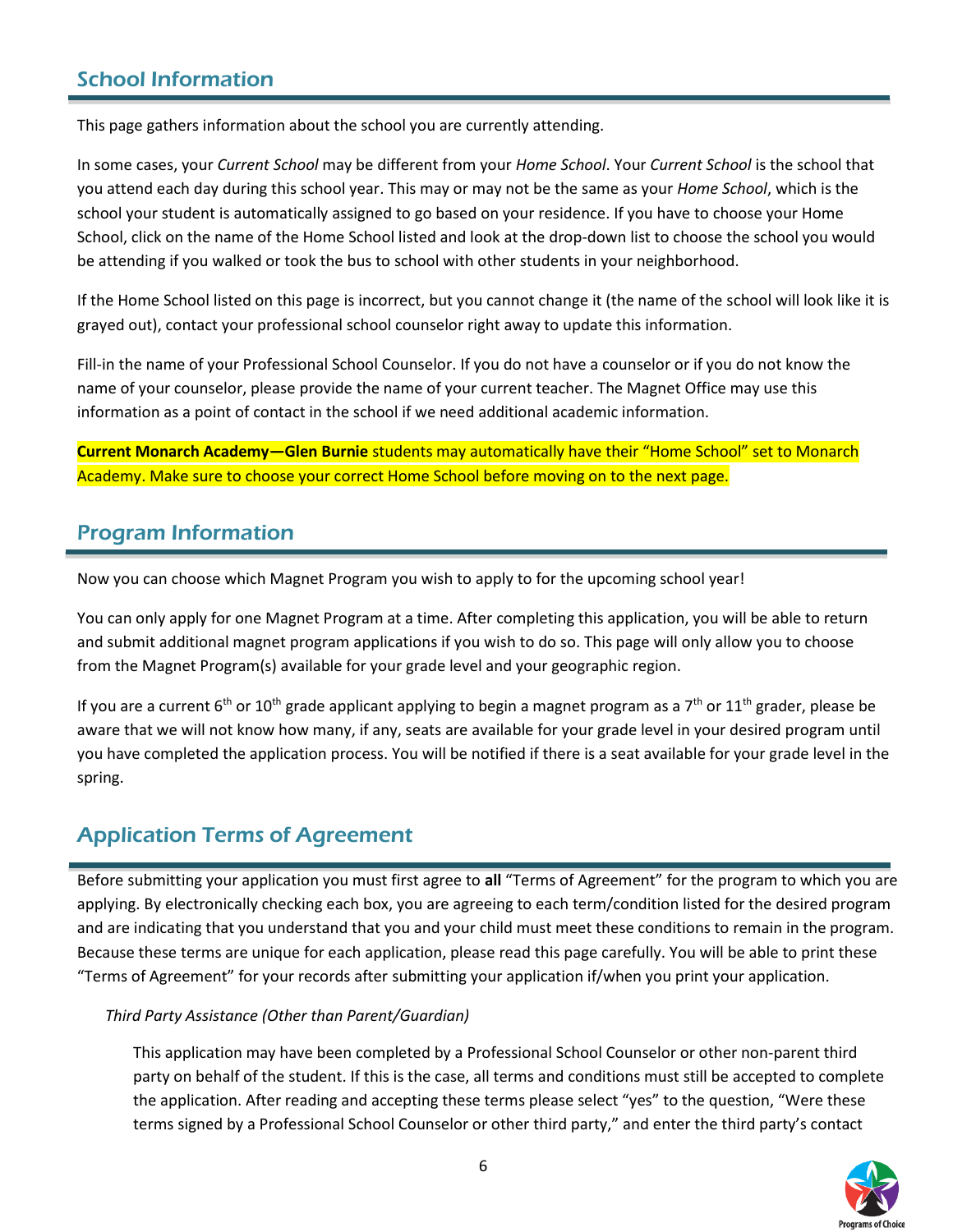information. If this application was submitted by a parent on behalf of their child, select "No" to this question.

Once you move onto the next page, you will be shown a brief summary of your application and will then be able to "Submit" your application. Please be sure that all information in the application is accurate before you click "Submit" because you will not be able to edit your application again.

## Reviewing your Submitted Applications

After successfully submitting your application, a page will appear with a table listing this application along with any other applications you may have already submitted or begun. This table will be similar to the one shown below:

| <b>Magnet Program</b>              | <b>Magnet School</b>       | <b>Magnet</b><br><b>User ID</b> | <b>Preference</b>                   | <b>Status</b> | <b>Action</b>            |    |
|------------------------------------|----------------------------|---------------------------------|-------------------------------------|---------------|--------------------------|----|
| <b>BioMedical Allied</b><br>Health | Glen Burnie High<br>School | 60000                           |                                     | Applied       | <b>Print Application</b> | Go |
|                                    |                            |                                 | <b>Start Additional Application</b> |               |                          |    |

### **List of Existing Applications**

If your "Status" is listed as "Applied," then congratulations! You have successfully submitted your application! An email will be sent to confirm that your application has been received. (It could take 24 hours to receive this email).

### *Know your Magnet ID*

Make a note of the unique Magnet User ID provided in this table and in the email. This ID will be used if a lottery needs to be conducted for your program. Lottery will be conducted in February, and the results will *be published before the end of that month.*

### *Printing your Application*

You can print a copy of your application for your records by selecting "Print Applicaton" from the drop-down menu under *Action* and clicking "Go."

### *Attaching Additional Material to your Application (Non-AACPS Applicants Only)*

If you **do not** currently attend a public school in Anne Arundel County, you will need to attach transcripts and proof of residency to your application. The Magnet Office will not evaluate you application until this information is attached. If you are are current AACPS student and were in the year prior to application , no additional school information is required. **If you are a current AACPS family but were not in the year prior to application, you cannot upload information. Please contact the lead teacher at school for which you are applying.**

To attach this information, select "Upload Transcript/Test" from the menu under *Actions* and click "Go." You will be taken to a new page where you can choose a file from your computer and attach it to your application. You can upload multiple files to your application. You only need to upload this information once, even if you submitted multiple Magnet Applications. Once uploaded, you will not be able to delete an

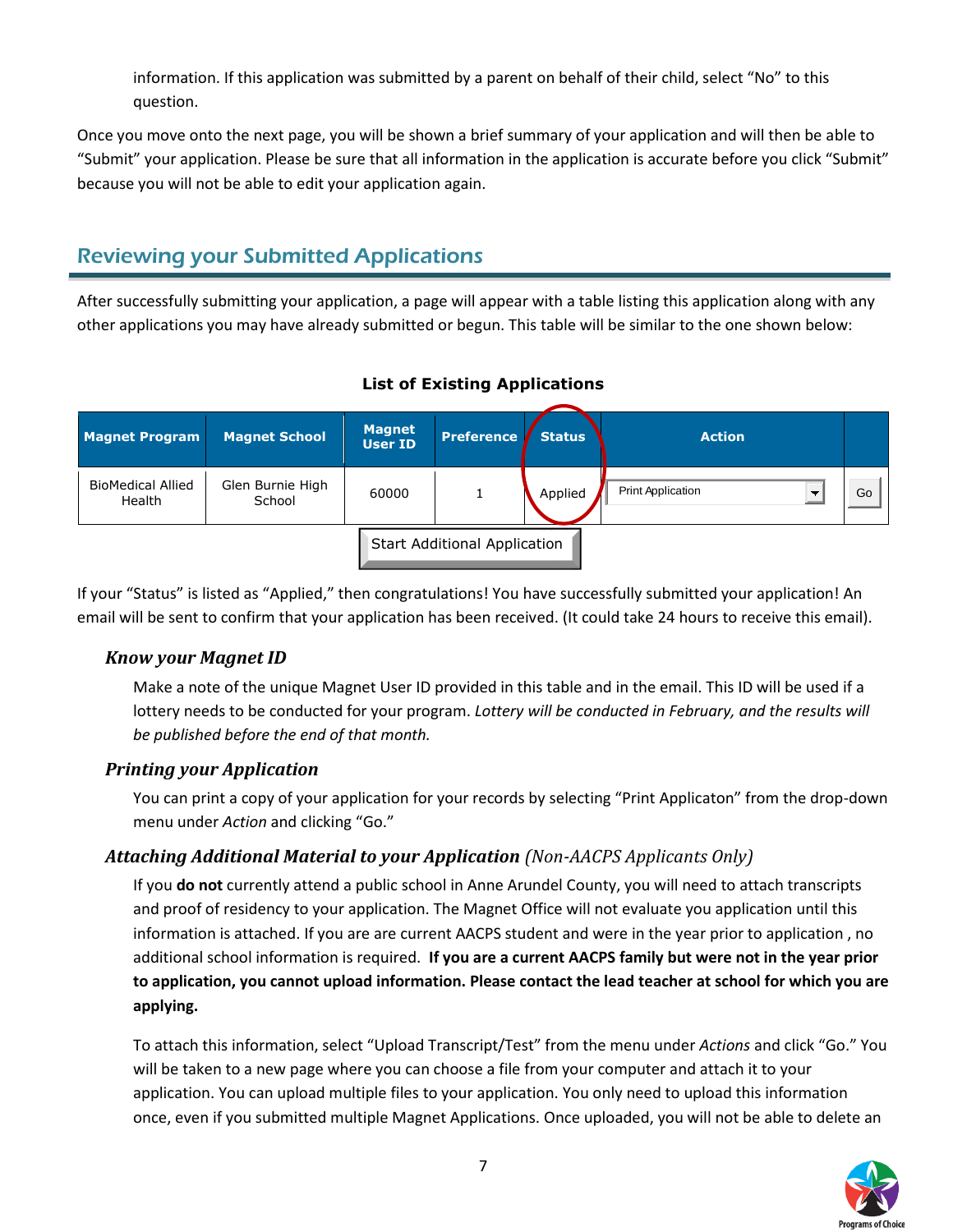attachment from your application. Contact the Magnet Office if there is a problem with the information you attached.

#### *Start a new application*

If you would like to apply to another Magnet Program, click the button labeled "Start Additional Application" under the List of Existing Applications table.

You will only be able to click this button if there are additional programs available for your grade level and/or geographic area. If you think that you should be able to apply to another program but cannot select this button, contact the program to which you just applied.

## What's Next?

#### *The PVA Auditions are mandatory*

**All PVA applicants** must register for and complete an Audition and will have a brief interview as part of that audition process. PVA applicants will automatically be signed up for an Audition **at the time of application**. If an audition is not completed, the application may be closed and will not proceed to lottery. Please consult the information posted at [www.aacps.org/pva.](http://www.aacps.org/pva) If you need to change your audition time, you can contact the PVA Office. Registration and participation in an Audition does not guarantee you a spot in the program, but may be a required part of the application process.

**For all other programs**, no separate interview is necessary, but the Magnet Office reserves the right to interview students upon request. The Magnet Office will contact via email those students whom we would like to interview, if necessary. No action is needed on your part to initate an interview.

#### *Evaluating your application*

The Magnet Office will be reviewing complete Magnet Applications over several weeks. You will be contacted through email if your application is missing any required information. **All students will be notified of their eligibity in late January or early February, followed by lottery results in late February.** Please check your email regularly to look for updates and notifications about your application, status of recommendations for BMAH, IB, and STEM, Audition updates for PVA.

### *The Lottery*

If there are more eligible applications than seats available for any given program, a randomized, nonweighted computer lottery will be conducted. Once eligible, all applications will enter the lottery in equal status and is not marked in any way. Only on-time, complete, and eligible applications will be included in the lottery. Check your email for updates about the lottery. In the past, all programs have gone to lottery.